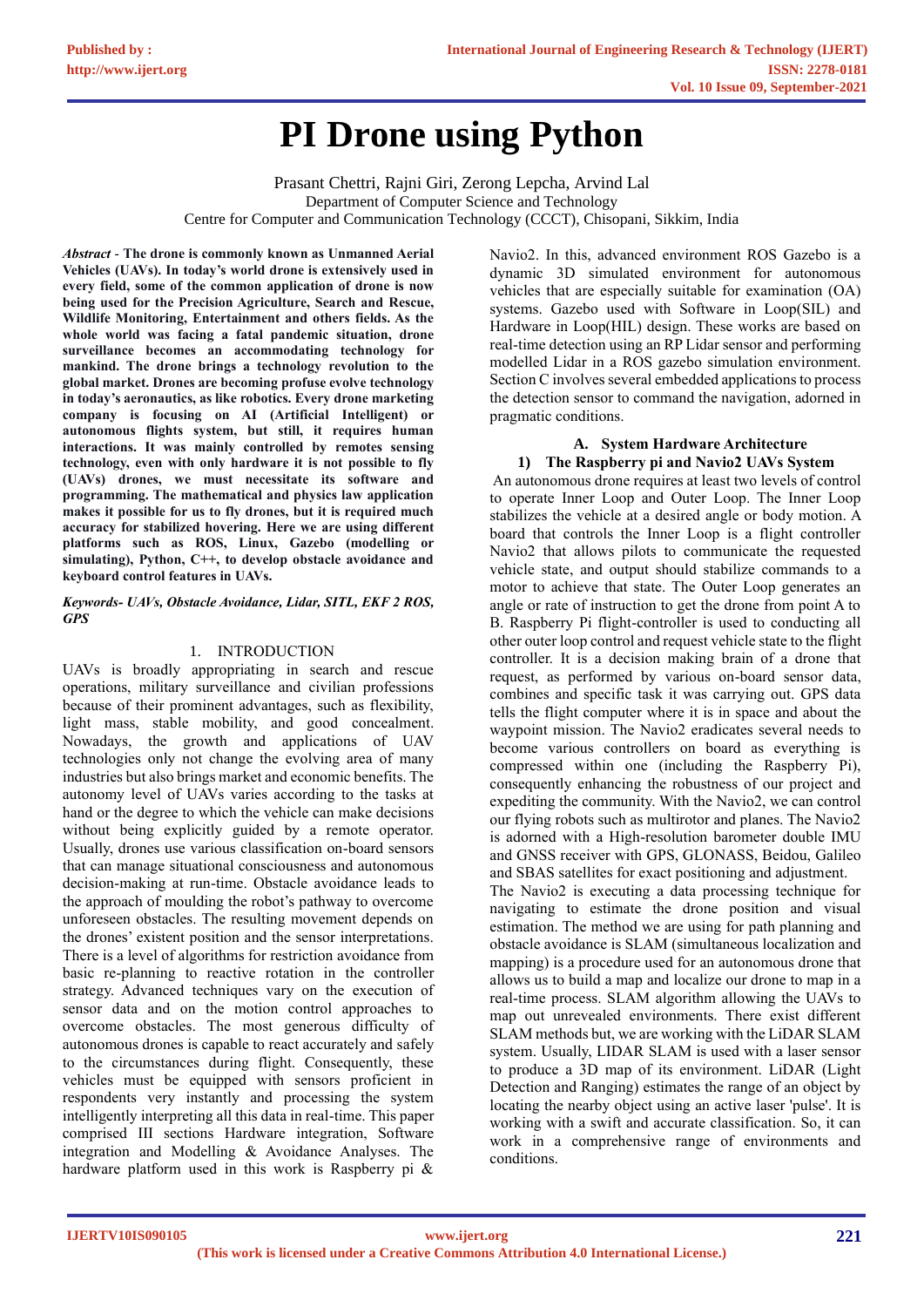

Fig 1. Hardware integration

#### **(a) Attitude and Heading Reference System**

AHRS works as a stabilization and motion control. It computes a central processing unit (CPU) to the IMU, the AHRS features state algorithms for a wide range of dynamic motions of UAVs. It comprises IMU 3-axis gyroscopes, accelerometers, and magnetometers that support wing, heading, pitch and roll data, also providing high-frequency real-time UAVs rotation data and open-ended gyroscope fixings. These sensors are attached to an external GNSS receiver to enhance its execution. It implants the Extended Kalman Filter that produces position and heading information.

#### **(b) Inertial Navigation System (INS)**

INS is a computer system that takes input from a global navigation satellite system such as GPS or Inertial Measurement Unit (IMU), which measures the Payload Stabilization & Orientation of the UAVs. The IMU outputs gyroscopes, accelerometers, and magnetometers raw data, and the Inertial Navigation System (INS) additionally implant a GNSS receiver for a clarified attitude in real-time. The inertial navigation system is a self-esteem process through which a system may track its attitude, orientation and velocity (once provided initial values for these parameters) without the necessity of such outer implications. If the acceleration of an object is classified, it is probable to use numerical integration to estimate the velocity.

## **(c) Extended Kalman Filter(EKF)**

EFK is the nonlinear version of the Kalman filter that linearizes the estimation of the current mean and covariance. This algorithm evaluates vehicle position, velocity and angular orientation based on rate accelerometer, gyroscope, GPS, airspeed and barometric pressure estimations. This nonlinear state-space model illustrates the relationship state

to sensors and the relationship states to state time derivatives.

$$
X_{k_i} = F_k(x_{k_i}, u_k) + \epsilon \rightarrow eq(1)
$$
  

$$
Y_{k_i} = H_k(x_{k_i}, u_k) + \eta \rightarrow eq(2)
$$

 $x_{k_i}$  is a vector of a state that is estimated by the EKF,  $y_k$  is a vector of the measurement and  $u_k$  is the vector of predetermined inputs to EFK. η measurement noise vector and  $\epsilon$  state noise vector.

The variance of error state using covariance matrix is follow as  $M_k$  as shown in eq(3).

$$
M_k = i\left[\left(x_k - x_{k_i}\right)\left(x_k - x_{k_i}\right)^T\right] \rightarrow eq(3)
$$

 $x_k$  represent state vector which is the output of EKF.  $x_{k_i}$  this represents the expected relationship to the measurement provided in equation (1) & equation (2),  $M_k$  is the covariance matrix state in EKF method

#### **(d) Measurement Update**

The process of updating the measurement vector  $y_k$  is called measurement update. This can be performed using the Kalman gain matrix. Here, t is a current update

$$
H_{k_t} = H_k(x_{k_{t-1}}, u_{k_t})
$$
  
\n
$$
G_{k_t} = M_{k_{t-1}} H_{k_t}^T (H_{k_t} M_{k_{t-1}} H_{k_t}^T + S_k)^{-1} \longrightarrow eq(4)
$$

 $s_k$  is the matrix of expected sensor noise of measurement and the  $H_k$  is the matrix that maps the states and input of an EKF to the measurement of the EKF methods, t-1 on tensor indicate using a value from previous (KF) update of that tensor. The KGM  $G_{k_t}$  for this update is used to compute the update state estimate  $x_{k_t}$  and update  $M_{k_t}$  as shown in equations  $(5)$ & $(6)$ .

$$
X_{k_t} = X_{k_{t-1}} + G_{k_t} \left[ y_k - \frac{\delta H_k}{\delta X_k} X_{k_{t-1}} \right] \to eq(5)
$$
  

$$
M_{k_t} = (I - G_k \frac{\delta H_{k_t}}{\delta X_{k_t}}) M_{k_t} M_{k_{t-1}} \to eq(6)
$$

#### **(e) Time Update**

The state prediction update performed applying the relationship in equation (1) estimated for the time update. Equation (1) evaluating continuous, the time interval chosen to balance the processor usage and estimator performance. In several statuses of discrete or continuous inputs, the time update is executed many times between each measurement update. At each of those time updates, state estimation uses to predicted from the measurement relationship.

$$
x_{k_t} = x_{k_{t-1}} + \frac{T_s}{N} F_k(x_{t-1}, u_t \longrightarrow eq(7))
$$

The integration to estimate the state vector  $x_{k_t}$  appear multiple times to reduce errors due to integration errors from nonlinearities in the state propagation. The variable N in equation (7) is the total aggregate of redundancies  $T_s$  is the time passed after the last measurement update. Essentially,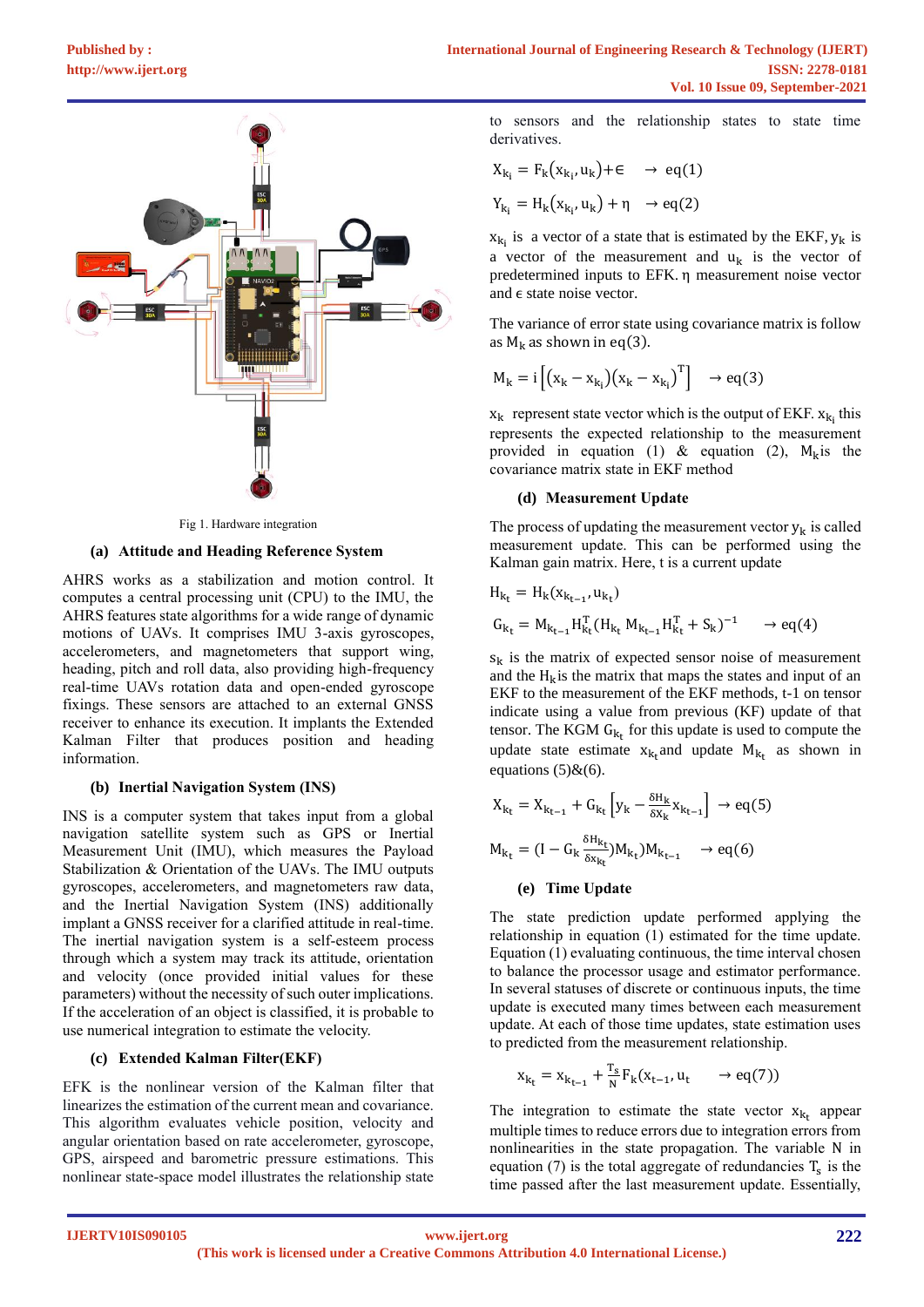there is position time between processor consumption and execution of the time update.

$$
x_{k_t} = \Phi_{k_{t,t-1}} x_{k_{t-1}} \longrightarrow eq(8)
$$
  
\n
$$
\Phi_{k_{(t,t-1)}} = \frac{\delta F_k(x_{k_t} u_{k_t})}{\delta x_k} \Phi_{k_{(t,t-1)}} \longrightarrow eq(9)
$$
  
\nwhere  $\Phi_{k_{(t-1, t-1)}} = I \longrightarrow eq(10)$ 

 $\Phi_k$  state transition matrix in state vectorx<sub>k</sub> maps t – 1 the value of one state to the next state t in the time update.

$$
M_{k_t} = \Phi_{k_{(t,t-1)}} M_{k_{t-1}} \Phi_{k_{(t,t-1)}}^T + Q_k \longrightarrow eq(11)
$$

 $Q_k$  is the matrix that adjusts parameters that express the predicted covariance of the state determined by equation (1)

$$
M_{k_t}
$$
  
=  $M_{k_{(t-1)}} + \frac{T_s}{N} \left( \left[ \frac{\delta F_k(x_{k_t}, u_{k_t})}{\delta x_k} \right] M_{k_{t-1}} \left[ \frac{\delta F_k(x_{k_t}, u_{k_t})}{\delta x_k} \right]^T \right)$   
+  $Q_k \rightarrow eq(12)$ 

Equations (11) and (12) both are a form of updating covariance matrix. Updating the covariance matrix can be iterated to improve the estimation.

#### **(f) Second Order Extended Kalman Filter (EKF2)**

The measurement of inertial velocities to 'smooth' the GPS measurements to resolve high-frequency estimates for the states.

$$
x_{k2} = [p_n p_e v_g x w_n w_e \psi]^T \rightarrow eq(13)
$$

pnp<sup>e</sup> is the Inertial Earth position towards the North and East origin at an initial position.  $v_{\rm g}$ The velocity of the airframe to ground, x is zero wind sideslip if yaw angle is in same course angle.  $w_n w_w$  is a component of wind velocity  $V_w$  in the direction from the north and east.  $\psi$  is Yaw angle in degrees, First Euler angle.

$$
u_{k2} = \left[\widehat{\varphi}_{k}\widehat{\theta}_{k}p_{LPF}q_{LPF}r_{LPF}v_{LPF}\right]^{T} \rightarrow eq(14)
$$

EKF2 use only the GPS measurement, shown in equation (15).

$$
y_{k2} = \begin{bmatrix} y_{p_{n,GPS}} \\ y_{p_{e, GPS}} \\ y_{v_{g, GPS}} \\ y_{x_{gps}} \\ 0 \\ 0 \end{bmatrix} \rightarrow eq(15)
$$

Two Zero placed here corresponds to two 'pseudo measurements' that this classification uses to represent the measured wind in the north and east directions. The flight path angle of the UAVs is zero that the wind has no vertical component pseudo-measurements are associated parts of the EKF(k) states x and truth inputs u as shown.

$$
y_{5_{k2}} = 0 = V_a \cos \psi + w_n - V_g \cos x \rightarrow eq(16)
$$

 $y_{6k_2} = 0 = V_a \sin \psi + w_e - V_g \sin x \rightarrow eq(17)$ 

The measurement to state relationship  $H_{k2}$  in equation (2) is written here as equation (18).

$$
H_{k2}(x_{k2}, u_{k2}) = \begin{bmatrix} p_n \\ p_e \\ v_g \\ x \\ v_a \cos \psi + w_n - v_g \cos x \\ v_a \sin \psi + w_n - v_g \sin x \end{bmatrix} \rightarrow eq(18)
$$

Jacobin measurement update is in equation (19)

$$
\frac{\delta H_{k2}(x_{k2}, u_{k2})}{\delta x_{k2}} = \begin{bmatrix} 10 & 0 & 0 & 0 & 0 \\ 01 & 0 & 0 & 0 & 0 \\ 00 & 1 & 0 & 0 & 0 \\ 00 & 0 & 1 & 0 & 0 \\ 00 - \cos x & v_g \sin x & 10 - v_{a,LPF} \sin \psi \\ 00 - \sin x - v_g \cos x_0 1 & v_{a,LPF} \cos \psi \end{bmatrix}
$$
  
\n
$$
\rightarrow eq(19)
$$

a. flight path angle is zero in equation (20)  $\&$  (21)

$$
\dot{p}_n = v_g \cos x \rightarrow eq(20)
$$

$$
\dot{p}_e = v_g \cos x \rightarrow eq(21)
$$

 $\dot{x} = \frac{g}{g}$ 

b. Relationship that wind and airspeed are constant equation (22) & (23)

$$
\dot{v}_g
$$
\n
$$
= \frac{(v_a \cos \psi + w_n)(-v_a \dot{\psi} \sin \psi) + v_a \sin \psi + w_e)(v_a \dot{\psi} \cos \psi)}{v_g}
$$
\n
$$
\Rightarrow eq(22)
$$
\n
$$
\psi = q \frac{\sin \phi}{\cos \theta} + r \frac{\cos \phi}{\cos \theta}
$$
\nc. UAVs coordinated turns

Taking matrix to relationship with equation (1), generated equation will be shown in equation (24)

 $\frac{g}{v_g}$ tan φ cos(x – ψ) → eq(23)

$$
F_{k2}(x_{k2}, u_{k2})
$$
\n
$$
V_{g} \cos x
$$
\n
$$
V_{g} \sin x
$$
\n
$$
= \begin{pmatrix}\n\hat{v}_{a, LPF} \cos \psi + w_{n} \hat{-(v}_{a, LPF} \psi \sin \psi) + (\hat{v}_{a, LPF} \sin \psi + w_{e}) (\hat{v}_{a, LPI}) \\
v_{g} \cos (x - \psi) \\
v_{g} \cos (x - \psi) \\
0 \\
0 \\
0 \\
0\n\end{pmatrix}
$$
\n
$$
\hat{q} \frac{\sin \hat{\phi}}{\cos \hat{\theta}} + \hat{r} \frac{\cos \hat{\phi}}{\cos \hat{\theta}}
$$

Some of more equation that we use while using EKF2 method.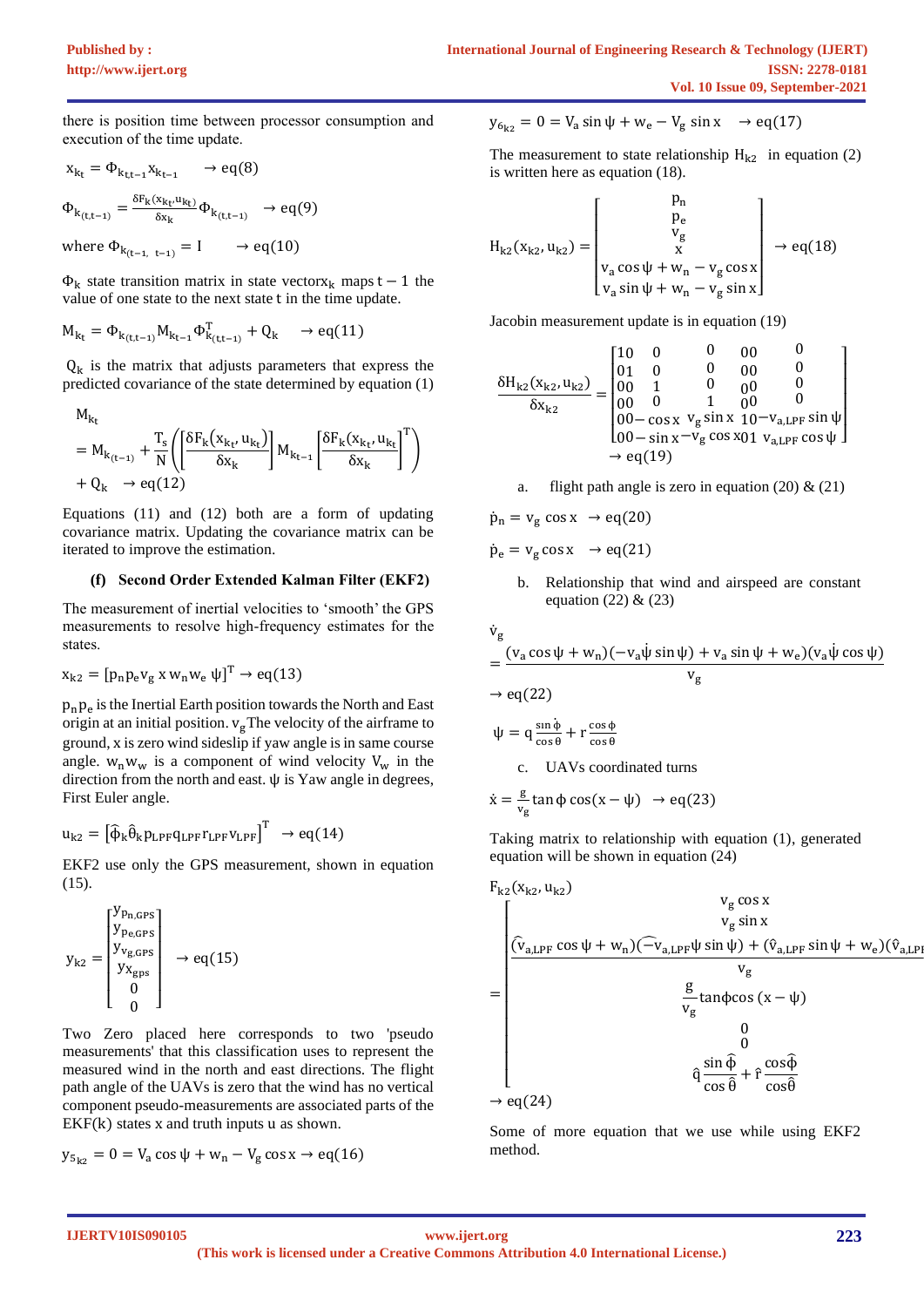$$
\frac{\delta v_{\rm g}}{\delta \psi} = -\frac{\psi v_{\rm a, LPF}(w_{\rm n} \cos \psi + w_{\rm e} \sin \psi)}{v_{\rm g}} \rightarrow eq(25)
$$
  

$$
\frac{\delta x}{\delta v_{\rm g}} = -\frac{g}{v_{\rm g}^2} \tan \hat{\phi} \cos(x - \psi) \rightarrow eq(26)
$$
  

$$
\frac{\delta x}{\delta x} = -\frac{g}{v_{\rm g}} \tan \hat{\phi} \sin(x - \psi) \rightarrow eq(27)
$$
  

$$
\frac{\delta x}{\delta \psi} = \frac{g}{v_{\rm g}} \tan \hat{\phi} \sin(x - \psi) \rightarrow eq(28)
$$

## **B. System Software Architecture 1) Ardupilot & DroneKit**

ArduPilot facilitates the production and adoption of advanced, autonomous UAVs in real-time for passive advantages communication between GCS, including GPS positioning, battery status and other live erudition. It provides control algorithms for vehicles with robust sensor recompense algorithms, filtering and tuning inclinations. Enabled command modes to implement in every standard vehicle: Guided, Stabilize, RTL, Land, Flip, Poshold etc. ArduPilot led to Advanced Configuration allows the composition of more high-level innovations of the firmware and hardware peripherals. It implements a comprehensive suite of tools suitable for almost every medium of vehicle and application. DroneKit-Python API enables us to build courseware that runs on an onboard companion computer and interface with the ArduPilot flight controller adopting a low-latency interconnection. The API interacts with vehicles over MAVLink protocol, API primarily intended for use in onboard companion computers (to maintain high-level performance predicaments including computer vision, path planning, 3D modelling and more). It can similarly be adopted for the GCS, interacting with vehicles over a tremendous latency RF-link.



Fig 2. Integrating heterogeneity platform with Ardupilot

## **2) MAVLink & Mavros**

The Micro Air Vehicles Link(MAVLink) is the communication protocol used to communicate between a Ground Control Station (GCS) and an Autopilot. This protocol mainly operates in ArduPilot Firmware and provides robust innovations like controlling, monitoring, integrating within the Internet. It provides systems for recognizing packet drops and allotting packet authentication. The Mavros ROS package facilitates

MAVLink to accommodate flexible connection between companion computers with ROS and MAVLink enabled autopilots and GCS. The UDP broadcast used the process stage and switched to the GCS address. MAVROS supports ROS topics that can send commands, publishes telemetry and provides several services.

SET\_POSITION\_TARGET\_LOCAL\_NED communication. Concedes frame target position/target speed and target yaw/angular yaw velocity, SET\_ATTITUDE\_TARGET communication. Concedes frame the target attitude /angular velocity and throttle level, SET\_POSITION\_TARGET\_GLOBAL\_INT. Concedes frame the target attitude in global coordinates (latitude, longitude, altitude) and flight speed.

### **3) ROS (Robot Operating System) & Ground Control Station (GCS)**

Robot Operating System (ROS) is the framework that produces different packages, libraries and tools for us to develop and reiterate code within robotics applications. It provides conventional OS assistance like hardware abstraction, device operators, libraries, ingenuity, execution of commonly-used serviceability (communication within processes), package management etc. It includes various packages for computing trajectory, conduct SLAM algorithms or implements remote control. It can interact between Python and C++ nodes and build with a crosscollaboration concept. The project-based on ROS (1) Linux Noetic Ninjemys framework with heterogeneity Ubuntu Focal (OS) for UAVs multiple abstraction level development. The GCS software implements an autonomous operation and high-level Flight Disposition Compiler that assists the operator to compose complicated missions in a simple strategy. It predominantly works on a ground-based computer that is applied toward planning and operating a mission. UAV ground control software will provide a real-time image of the vehicle's state and providing the capability to improve our mission. The GCS mission planners are building around a 2D or 3D mapping, which in enrichment to altitude and topography may render separate erudition such as no-fly zones and temporary restraints. A telemetry player feature is possible that enables administrators to replay the mission for moreover insights and interpretation.

## **C. Integrated Software and Simulation**

## **1) SITL (Software in The Loop) & ROS-Gazebo**

SITL enables us to operate ArduPilot on our computers directly, externally any exceptional hardware. ArduPilot proceeding SITL gives us access to the extensive extent of community tools available for desktop C++ development, typically interactive debuggers, potential analyzers and dynamic analysis tools. Here we are operating with a heterogeneous interface of ArduPilot and Dronekit-Python. The simulator model we are using is Gazebo, a 3D dynamic simulator that has the extended capability to precisely and efficiently simulate communities of robots in complex indoor and outdoor conditions. To obtain ROS integration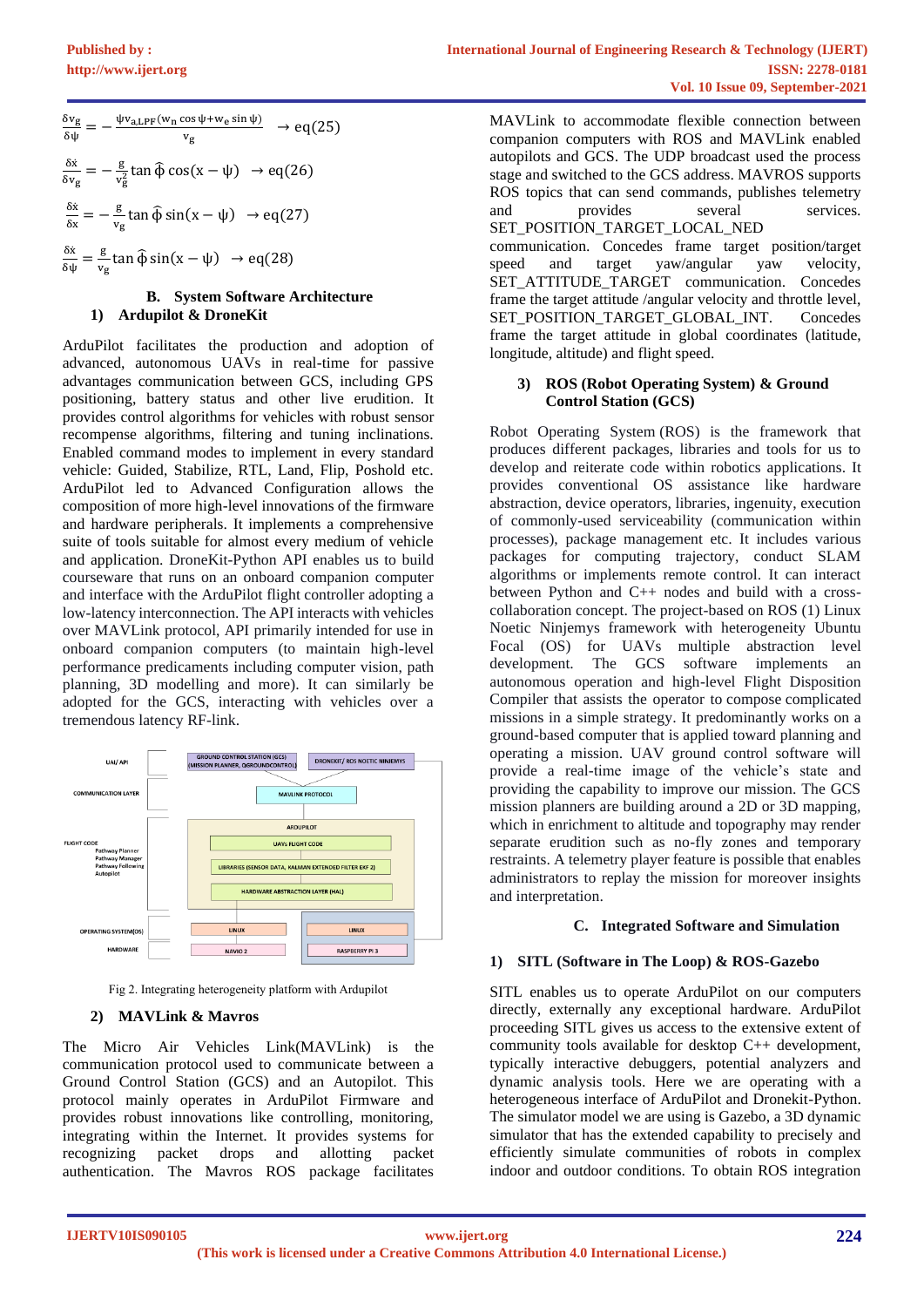# **[Published by :](www.ijert.org)**

among stand-alone Gazebo, an assortment of ROS packages specified gazebo ros pkgs implements wrappers approaching the stand-alone Gazebo. Gazebo plugins provide URDF models with more comprehensive functionality and join in ROS communications and assistance requests for sensor output and motor input. Building with Catkin workspace combines CMake macros and Python scripts to implement some functionality on top of CMake's workflow, decreases code redundancy with Gazebo. The demonstration of heterogeneity SITL, Simulator and GCS are shown in Figures (3) a & b.



Fig 3. a) ROS-Gazebo Simulation with Mission Planner



b) ROS-Gazebo Simulation with QGroundControl

## **2) The Obstacle Avoidance Repulsive Potential Field Methods**

The repulsive potential sustains UAVs away from the obstacles, both those a priori apprehend or those recognized by the UAV onboard sensors. The Repulsive Potential is higher during the UAV is closer to interference and produces a decreasing magnetism when the UAV is far distant. The Linear nature from the repulsive potential sustains UAVs away from the intricacy, the repulsive potential proceeds from the sum of the Repulsive influence of all specific obstacles is

$$
\mathrm{U_{rep}}(X) = \sum_i \mathrm{U_{rep}}_i(X) \rightarrow \mathrm{eq}(29)
$$

An obstacle quite far from the UAV is not possible to deflect. Furthermore, the magnitude of repulsive potential should expand when the UAV approaches a nearer obstacle. To estimate for this consequence and to the space surrounded influence, a feasible repulsion potential generated by an interference i is

$$
U_{rep_i}(X) = \begin{cases} & \frac{1}{2}k_{obst_i}\left(\frac{1}{d_{obst_i}(X, X_0)}\right) \\ & 0, \end{cases}
$$

$$
-\frac{1}{d_0}\Big)^2 \begin{cases} \text{if } d_{obst_i}(X, X_0) \leq d_0, \\ ^{\prime} \text{if } d_{obst_i}(X, X_0) > d_0, \end{cases} \rightarrow eq(30)
$$

Where  $d_{\text{obst}_i}(X, X_0)$  is the insignificant distance from  $(X)$  to obstacle i,  $K_{\text{obst}_i}$  is the repulsive potential field constant.  $d_0$ is the influence range of the repulsive potential field.



## **3) LIDAR**

Obstacle avoidance obtains by appealing LIDAR data to implement a two-dimensional Cartesian map. The proposition uses to create the map of the conditions preceding the pathway intended based on the map to enable the drone or robot to navigate in the petitioned obstacle-free area.



Fig 4: Scanning method of RPLIDAR Sensor

## 2. CONCLUSION

The Lidar adopted measures 360 distance points all of the raw laser points embodied in the polar coordinate system as  $\{(d_i, \theta_i); 0 \le i \le 359\}$ , anywhere  $d_i$  is the distance measured from the center of the observer UAV to the object and  $\theta_i$  the relative angle of the measurement. The acquired Lidar erudition gathered in vector  $(d_i, \theta_i)$ , the stored information converting the infinity scan values that means that there is no obstacle corresponding the ray to the maximum extent power that could measure by the Lidar  $(d_{max})$ . An object located  $(d_{max})$  the observer UAV will be ignored. In real-time, Lidar insistence instantly transmits the max range value to object outside their operating range. Furthermore, it is also conceivable to utilize the standards filtering to eliminate noise from the Lidar data.